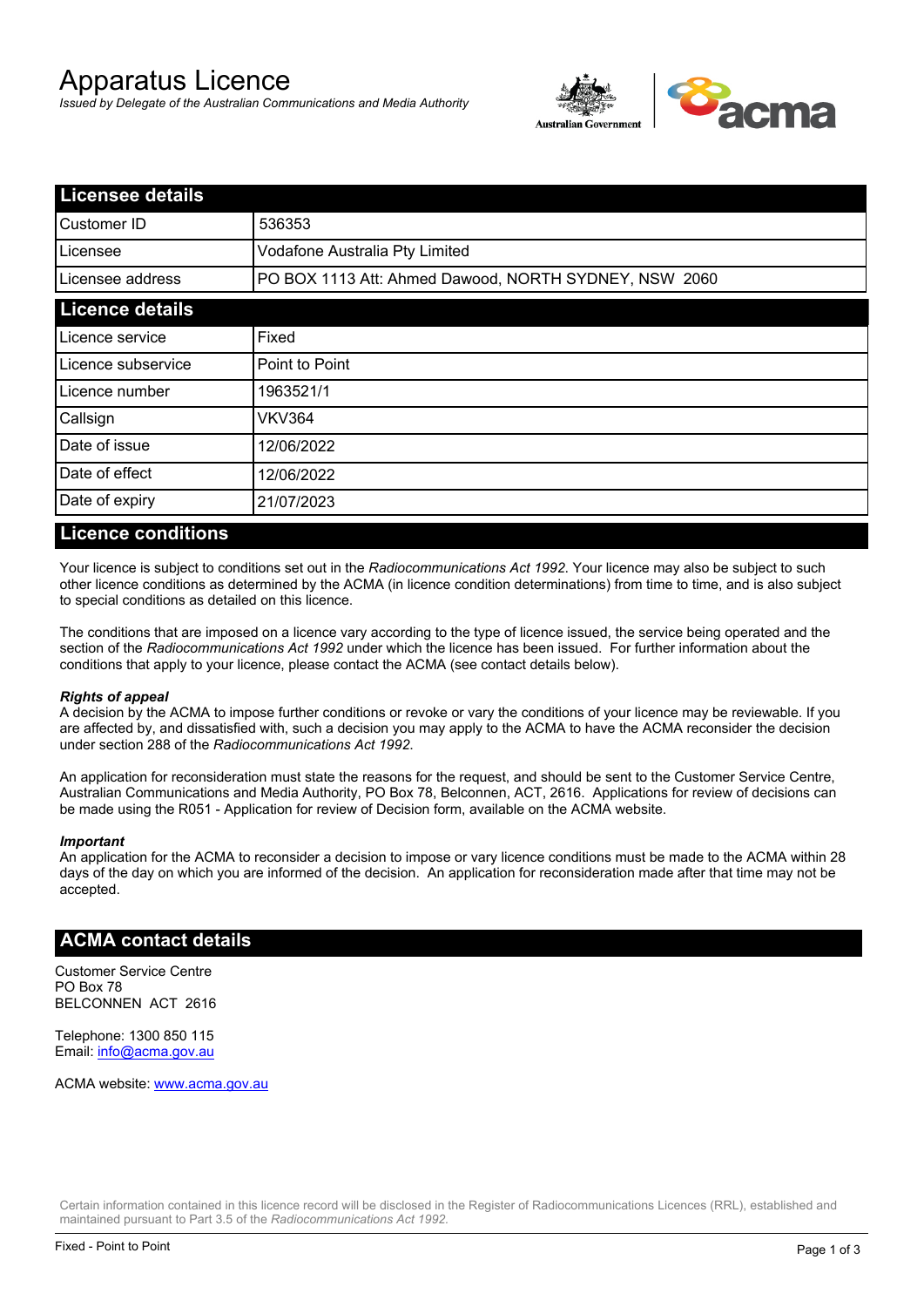# **Advisory Notes applying to licence no.: 1963521/1**

Conditions applicable to the operation of Point to Point station(s) authorised under this licence can be found in the Radiocommunications Licence Conditions (Apparatus Licence) Determination and the Radiocommunications Licence Conditions (Fixed Licence) Determination, the 'fixed licence lcd'. Copies of these determinations are available from the ACMA and from the ACMA home page (www.acma.gov.au).